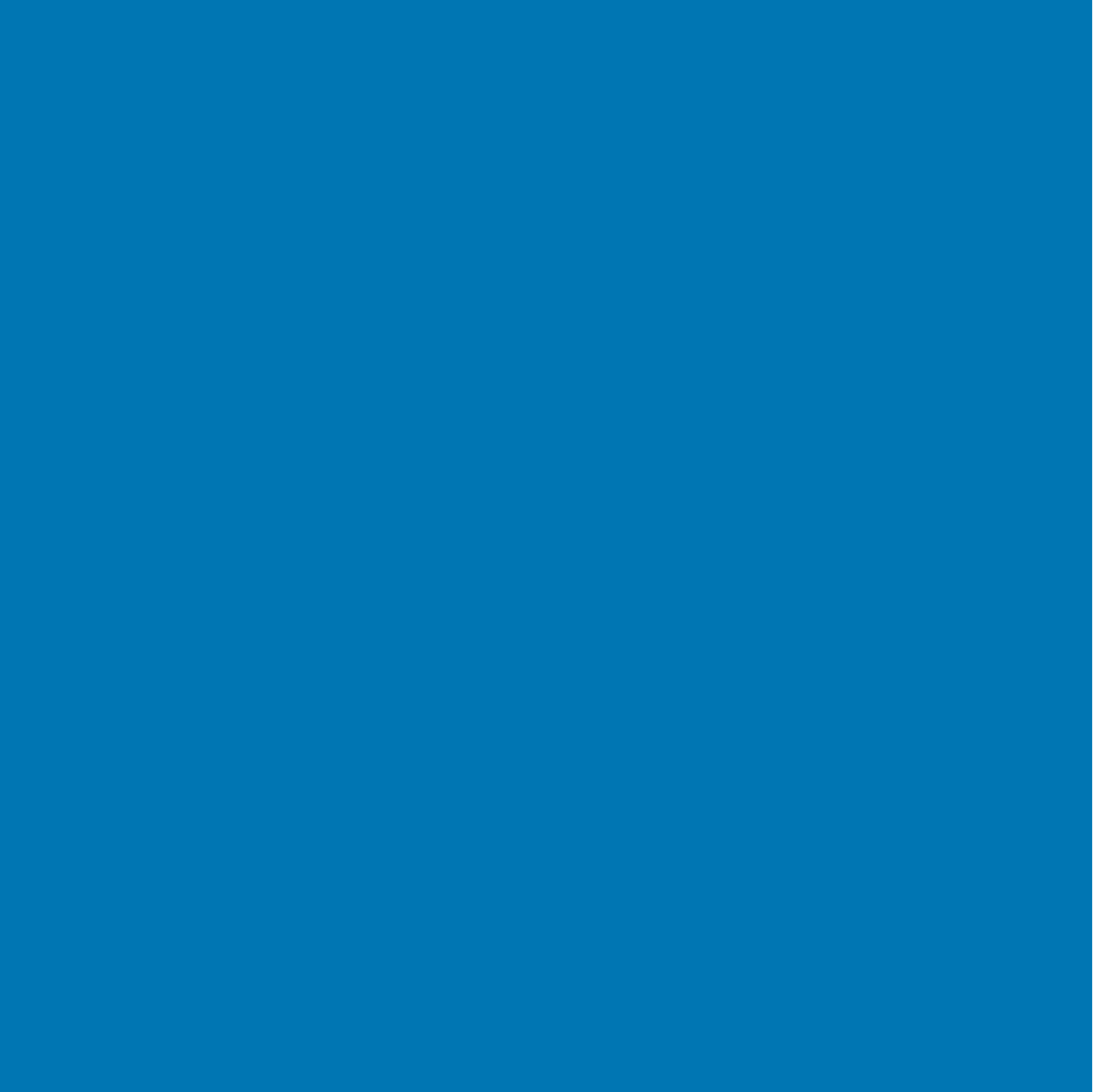# **Contents**

| The four "Quick Fixes"             |   |
|------------------------------------|---|
| Taking action                      | 4 |
| How can we help?                   | 4 |
| Easy-access "Quick Fixes" workshop | 5 |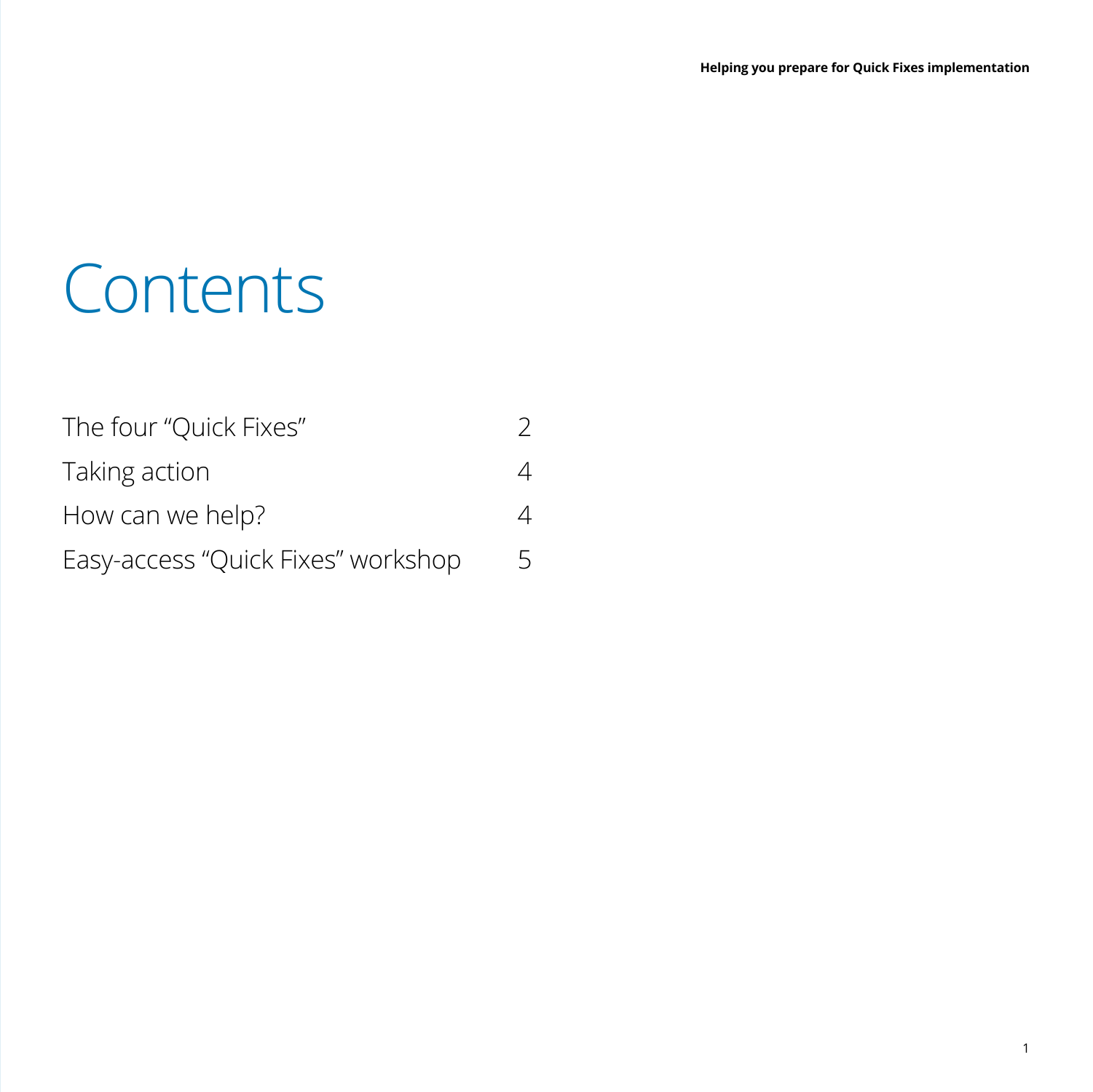### The four "Quick Fixes"

#### **Background of the four Quick Fixes**

The EU VAT regime applicable to cross border supplies of goods is complex and insecure. As progress towards a definitive VAT regime does appears difficult, tailored changes are needed to make the existing system simpler and more robust.

The **Quick Fixes** aim to address particular painpoints.

| EU cross-border<br>call-off stock supplies                 | Movements of own goods often trigger for a business to set up VAT numbers abroad.<br>National solutions exist for call off stock but are hard to apply for international<br>businesses.                                                                                                                                                               |
|------------------------------------------------------------|-------------------------------------------------------------------------------------------------------------------------------------------------------------------------------------------------------------------------------------------------------------------------------------------------------------------------------------------------------|
| EU cross-border<br>chain transactions                      | In a cross border supply chain, the definition of which supply can be zero rated often<br>gives rise to discussions between taxpayers and with tax authorities. A holistic<br>approach is hard to capture in operational systems used for daily tax decisions.                                                                                        |
| Mandatory VAT ID<br>number verification<br>for EU supplies | Loopholes exist whereby tax authorities are unable to challenge the VAT exemption<br>for supplies where the lack of a VAT identification number of the buyer or of cross<br>border reporting makes it difficult to track cross border goods flows, thus facilitating<br>VAT fraud.                                                                    |
| Documentary evidence of<br>proof of EU transport           | Evidence required to exempt intra-Community supplies can consist of a wide<br>range of documents, with no common rules on what is necessary or sufficient.<br>It is particularly challenging to agree on documentation where the transport is<br>made by the customer. Only a few countries have developed specific transport<br>documentation rules. |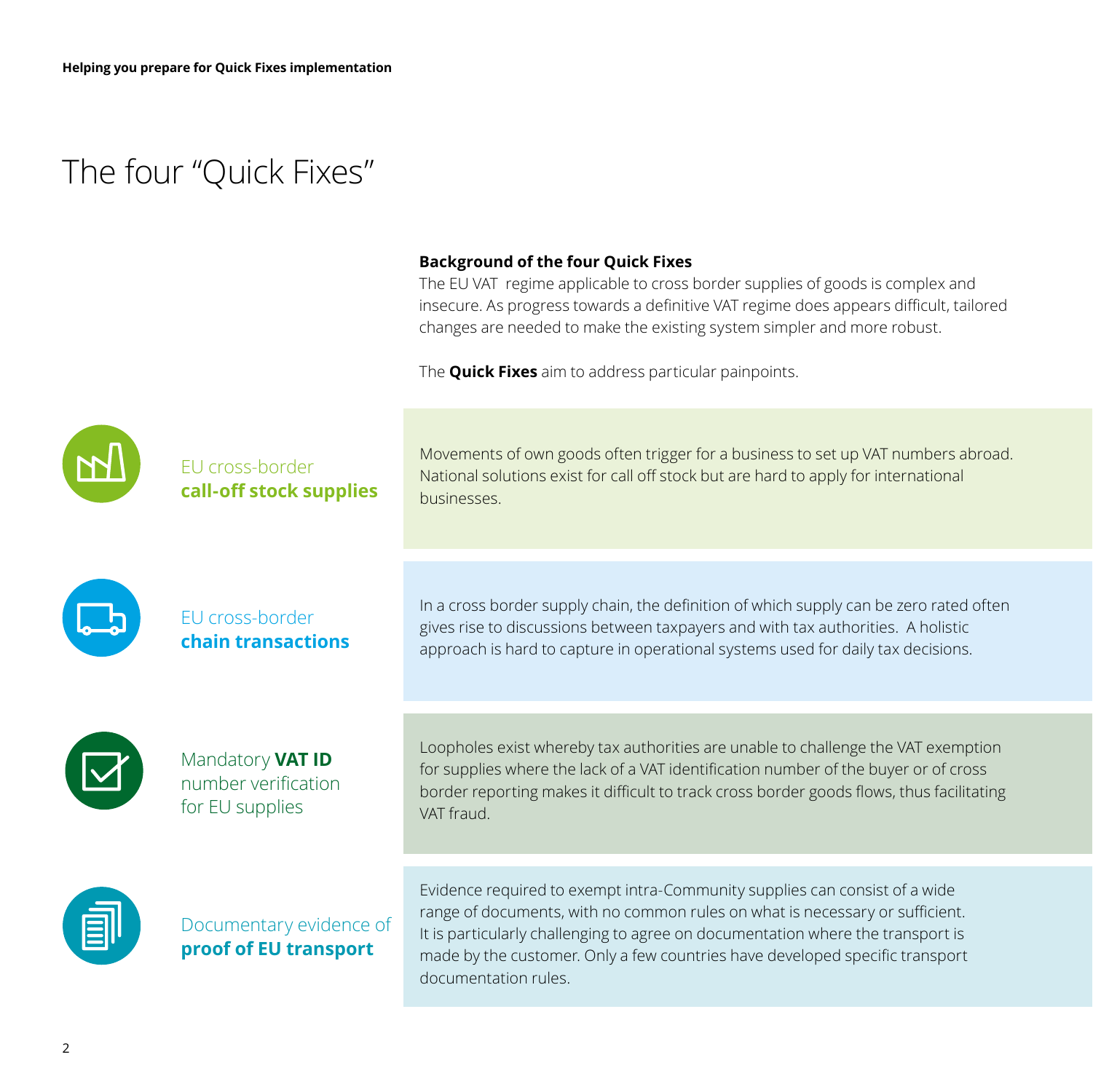#### **Solutions offered by the four Quick Fixes**

The European Council adopted four **quick fixes** to **simplify** the current VAT system for B2B intra-Community transactions and to combat fraud and abuse.

#### **Entry into force: 1/1/2020**

Uniform simplification opportunity where a supplier transfers stock to a warehouse at the disposal of a known customer in another Member State

Legal certainty enhanced by setting out a default rule for the allocation of transport for intra-Community supplies

To benefit from the VAT exemption on intra-Community supplies, the availability of the VAT identification number of the customer will become a substantial requirement

Reduced set of documentary evidence needed to prove the transport of goods to support the VAT exemption for intra-Community supplies

Impact on all intra-EU supplies of goods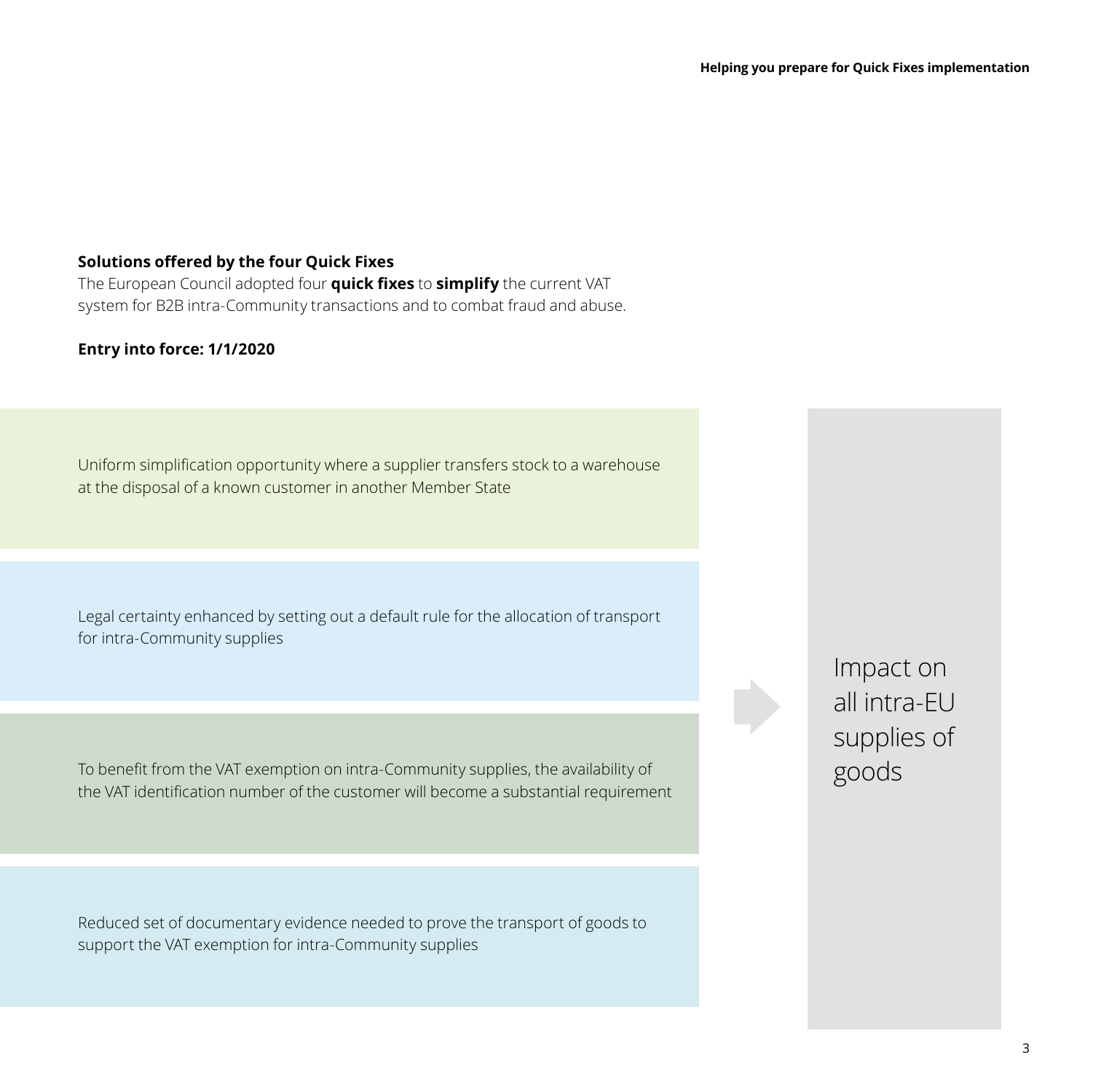## Taking action

#### **Companies involved in cross-border supplies of goods should consider the possible impact of these "Quick Fixes"**

on their business, in order to mitigate VAT risks (e.g. additional VAT liabilities, registration and reporting obligations) and seize the opportunities (e.g. standardisation and enhancement of internal controls).

**Different stakeholders** will be affected and it is important to include all stakeholders in discussions about the "Quick Fixes" impact on your business.

### How can we help?

The **"Quick Fixes" entry package** consists of an accessible entrylevel **workshop for all stakeholders**. Facilitated by a team of Deloitte VAT experts, the workshops are for companies that would like to know about the impact that the "Quick Fixes" will have on their business and/or system setup.

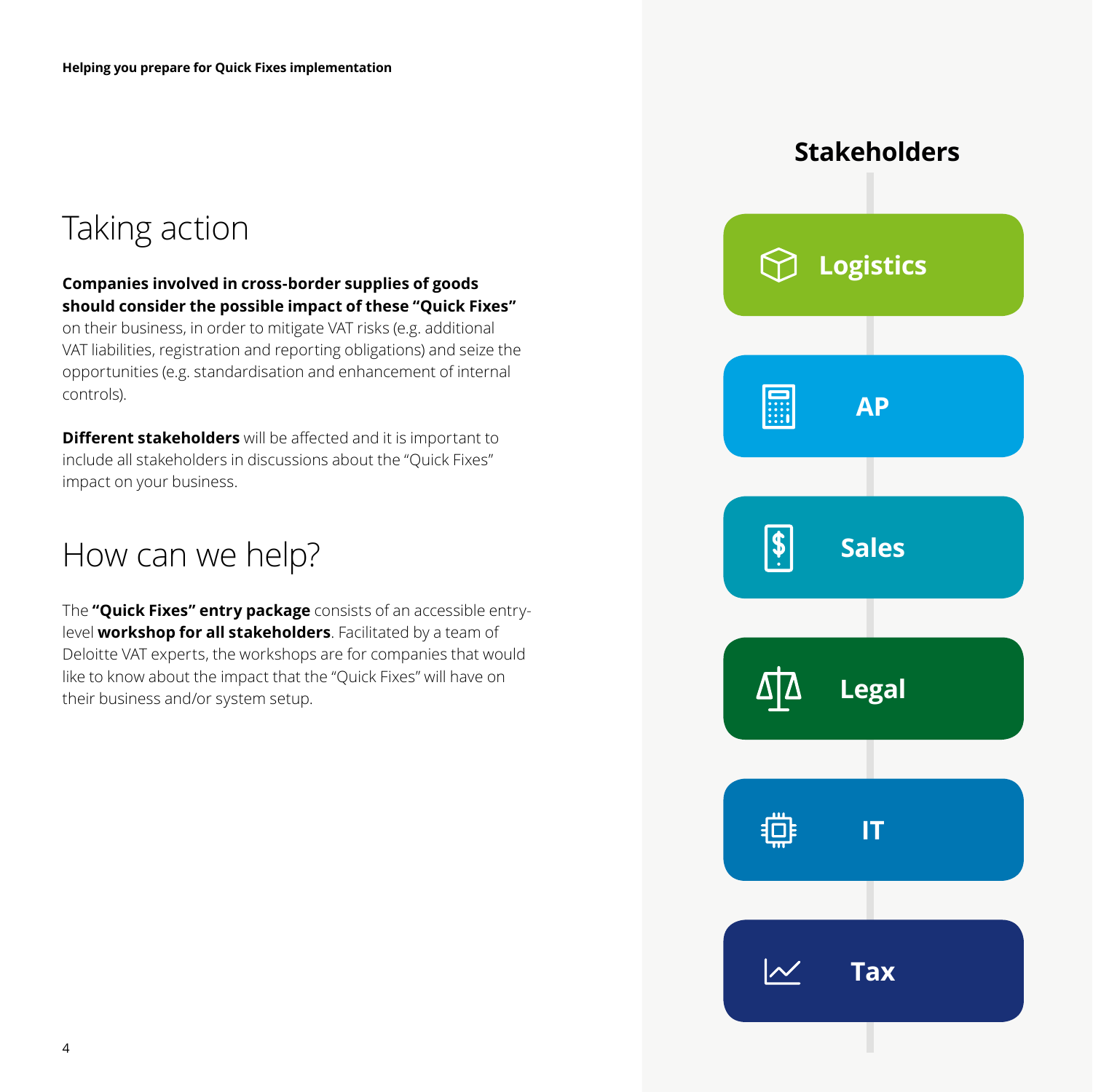## Easy-access **"Quick Fixes"** workshop

A half-day (three hours) on-site workshop, which includes:

- $\checkmark$  A general update and explanation of the four "Quick Fixes"
- $\checkmark$  A mapping and discussion of company-specific flows, and how these are affected by the "Quick Fixes" - involving all relevant stakeholders (AP, Sales, Logistics, Legal, IT)
- $\checkmark$  Determining which "Quick Fixes" will impact your current supply chain and include these in a concrete action plan **("Must Have")**
- $\checkmark$  Determining which benefits can be derived from the "Quick Fixes" **("Nice To Have")**



### "Quick Fixes" entry package

Newsletter subscription for (technical) updates Three-hour on-site workshop Content and programme tailored to your business Accessible to all stakeholders Delivery of a concrete plan that includes the **"Must Do"** and **"Nice To Have"** actions  $\checkmark$  $\checkmark$  $\checkmark$  $\checkmark$  $\checkmark$ **EUR 1,500 (excl. expenses and VAT)**